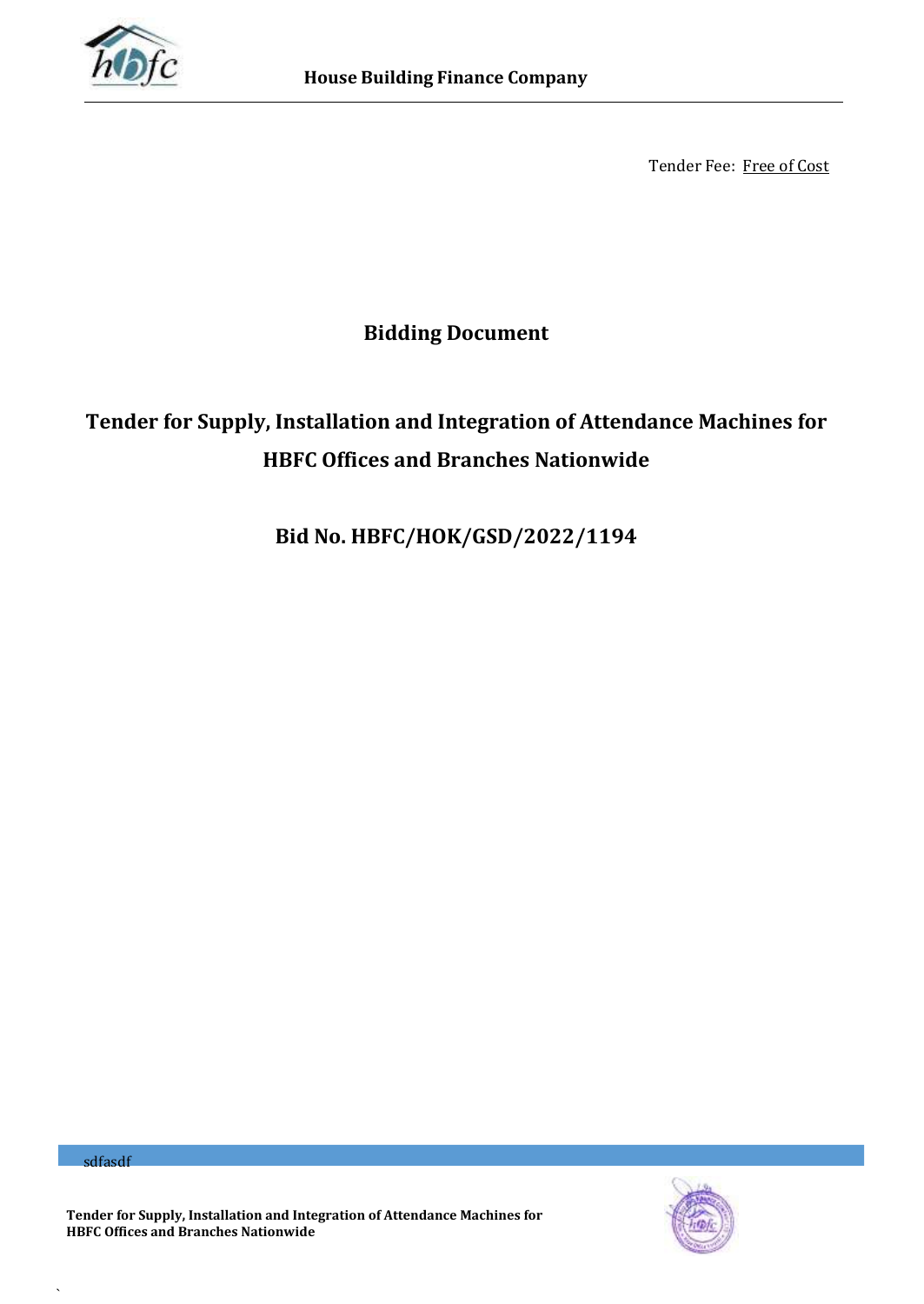

Bid No. HBFC/HOK/GSD/2022/1194 June 16, 2022

# **Invitation for Bids (IFB)**

### **Tender for Supply, Installation and Integration of Attendance Machines for HBFC Offices and Branches Nationwide**

HBFC invites sealed bids for procurement of 54 units of Attendance Machines for HBFC Offices and Branches Nationwide with supply, installation and integration from renowned vendors/supplier who meet the given Evaluation Criteria and minimum required specifications.

Bids will be evaluated separately in terms of Rule 36 (b) of Public Procurement Rules-2004 i.e., "Single stage-two envelope procedure". Bidding documents containing specifications and Mandatory Criteria etc. can be downloaded free of cost from HBFC website i.e.[, www.hbfc.com.pk](http://www.hbfc.com.pk/) This IFB is also available at PPRA website [www.ppra.org.pk](http://www.ppra.org.pk/)

Bids prepared in accordance with the instructions in the bidding documents must reach at address given below on or before **June 30, 2022** at **11:00 am**. Bids will be opened on same day at **11:30 am** in the presence of bidders, representatives (who choose to attend) at the address given below. Bidders will be required to submit **02% Bid Security** along with their bid in shape of Pay Order / Demand Draft in favor of HBFC. Late/ incomplete/ conditional bids will not be entertained.

HBFC reserves the right to accept or reject any or all bids in accordance with relevant clause of Public Procurement Rules (PPR-2004).

> **Head - General Services Department** House Building Finance Company Limited 3rd Floor, C-Block, FTC Building, Shahrah-e-Faisal, Karachi Tel: 021-35641739/52

sdfasdf

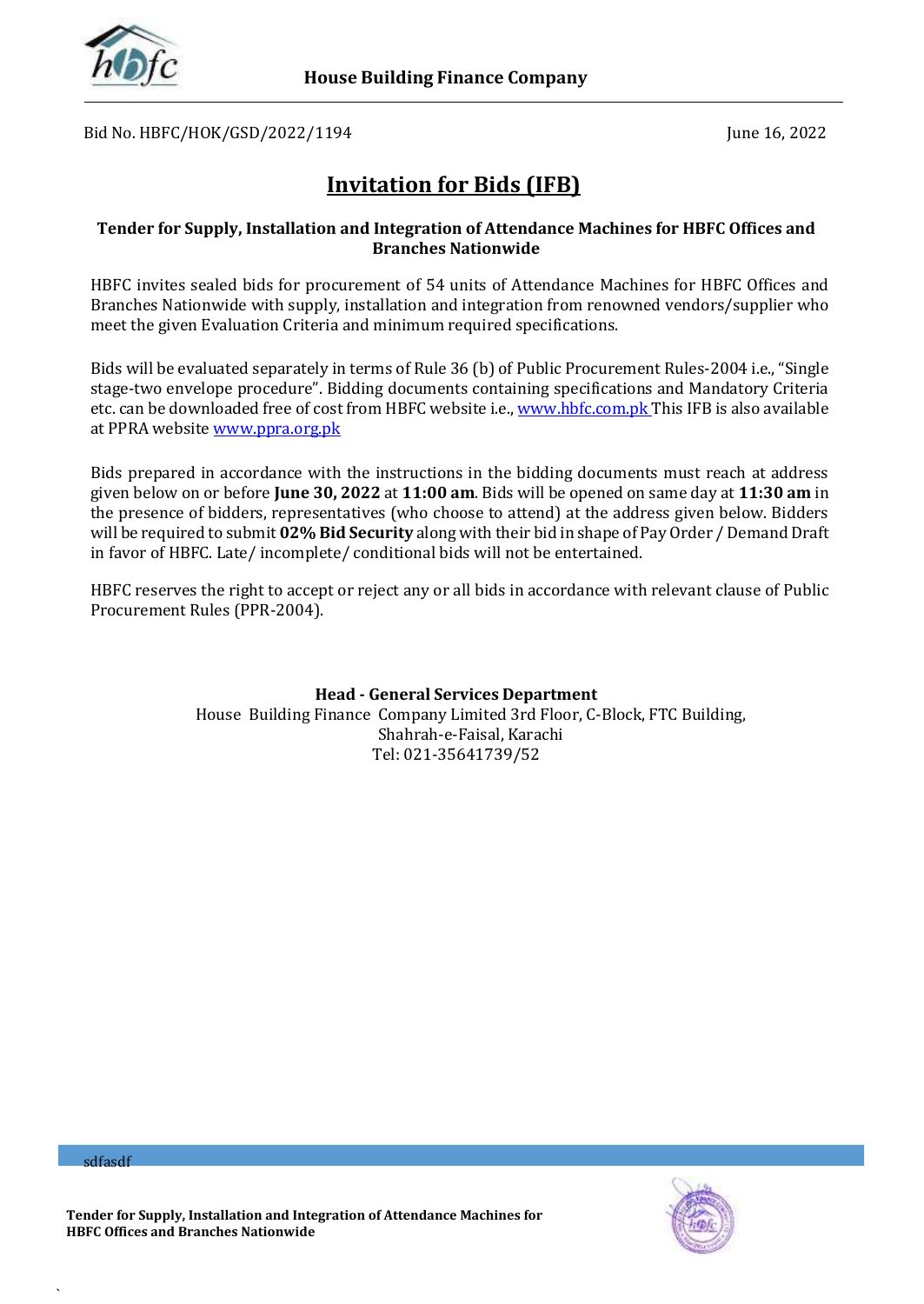

# **General**

### **1. Scope of Bid**

House Building Finance Company Limited (HBFC), Country's premier housing finance institution having its principal place of business at 3rd Floor, FTC Building, Shahrah-e-Faisal, Karachi, hereinafter called "HBFC", invites sealed bids from tax registered companies for procurement of 54units of Attendance Machines along with installation and integration of software in HBFC Offices and Branches Nationwide. All bidders must meet the Evaluation Criteria i.e., available at **Annexure – A.** Specifications is available at **Annexure – B.**

Bidder/Firm, who is black listed by any government organization will not be eligible to participate in the bidding/procurement process.

### **2. Cost of Bidding**

The Bidder will bear all costs associated with the preparation and submission of its bid and HBFC will in no case be responsible or liable for those costs.

### **Bidding Documents**

### **3. Contents of Bidding Documents**

Bidders are expected to examine all instructions, forms, terms, specifications, and other information in the bidding documents. Failure to furnish all information required by the Bidding Documents or submission of a bid not substantially responsive to the Bidding Documents in every respect will be at the Bidder's risk and may result in the rejection of its bid.

### **4. Amendment of Bidding Documents**

i. At any time prior to the deadline for submission of bids, HBFC may, for any reason, whether atits own initiative or in response to a clarification requested by a prospective Bidder, amend the Bidding Documents.

ii. Amendments will be provided in the form of Addenda to the bidding documents, which will besent in writing to all prospective Bidders that received the bidding documents from the Company. Addenda will be binding on Bidders. Bidders are required to immediately acknowledge receipt of any such Addenda.It will be assumed that the Bidder in its bid will have taken the amendments contained in such Addenda into account.

iii. In order to offer prospective Bidders reasonable time in which to consider the amendment in preparing their bids, the Company may, at its discretion, extend the deadline for the submission of bids consistent with provision of Rule 27 of PPRA-2004.

# **Preparation of Bids**

### **5. Bid Prices**

The contract will be for providing 54 Units of Attendance Machines for HBFC Offices and Branches Nationwide as described in Financial Proposal and bidder will fill in rates and prices for all items, accordingly. All bids will be quoted in Pak Rupee. Bids in any other currency will be rejected. The price quoted would be inclusive of all taxes levied by the local Authority/ Provincial Government/ Federal Government at the time of submission of bids. Any subsequent change in applicable direct/ indirect taxes/ duties levied by the government will accordingly be adjusted.

sdfasdf



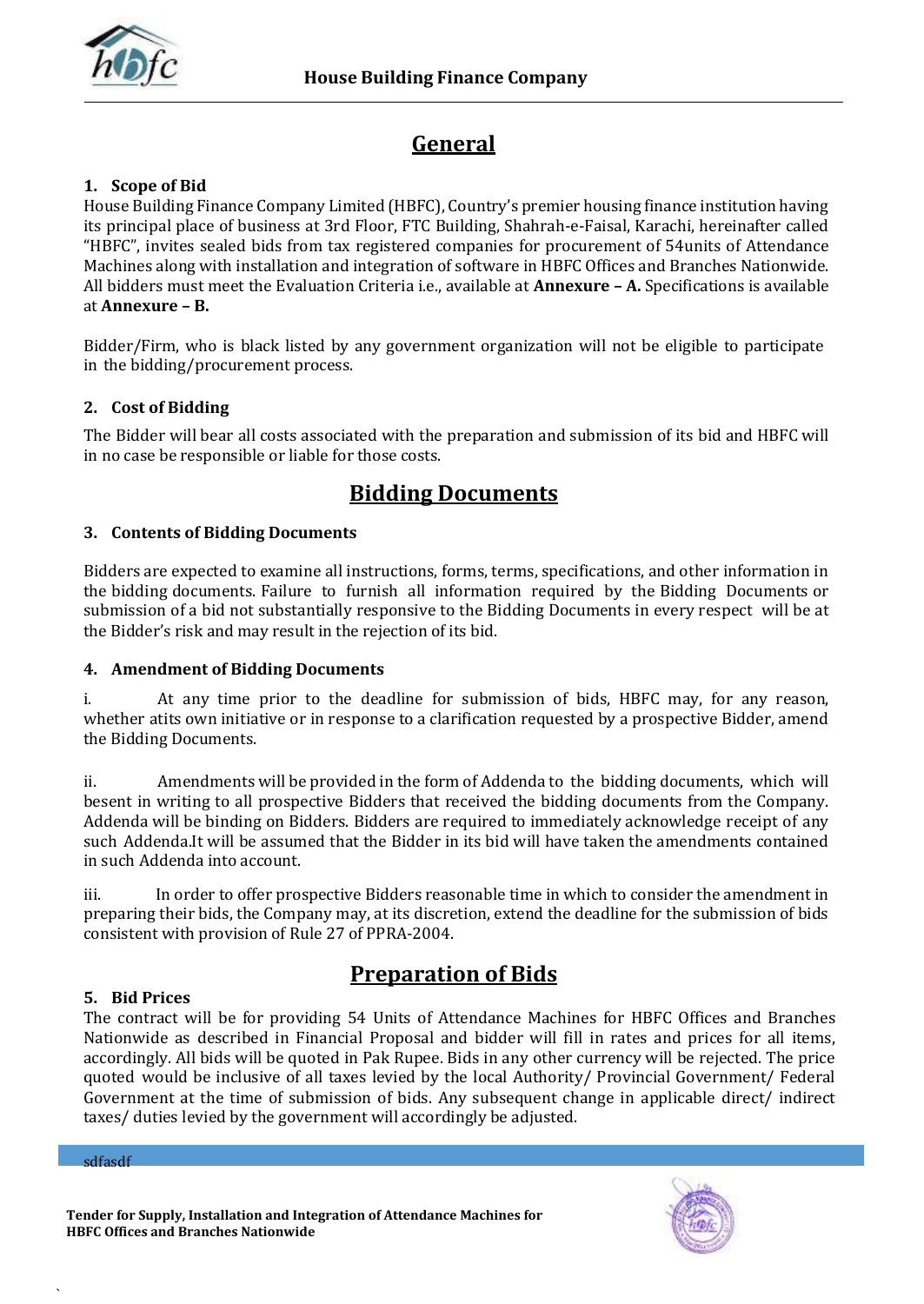

# **Submission of Bids**

### **6. Deadline for Submission of Bids**

- i. Bids must be received at the address specified in Bid Data Sheet not later than the time and date specified in the Bid Data Sheet.
- ii. HBFC may extend the deadline for submission of bids by issuing an amendment, in which case, all rights and obligations of the Company and the bidders pertaining subject to the original deadline will then be subject to the new deadline.

### **7. Late Bid**

Any Bid received by the Company after the deadline will be returned unopened to the Bidder.

# **Bid Opening and Evaluation**

### **8. Bid Opening**

HBFC will open all bids in public, in the presence of bidders' representatives who choose to attend at thetime, date and place specified in the Bid Data Sheet. Bidders' representatives will sign an attendance sheet as proof of their attendance.

### **9. Correction of Errors**

HBFC for any arithmetic errors will check bids determined to be substantially responsive. HBFC, on the following basis will rectify arithmetical errors:

If there is a discrepancy between unit prices and the total price that is obtained by multiplying the unit price and quantity, the unit price will prevail, and the total price will be corrected; if there is a discrepancy between the amounts in figures and in words, the amount in words will prevail. The amount stated in the Bid will be adjusted by the Company in accordance with the above procedure for the correction of errors and, with the concurrence of the Bidder, will be considered as binding upon the Bidder. If the Bidder does not accept the corrected amount, the Bid will be rejected, and the Bid Security may be forfeited.

### **10. Evaluation and Selection of Bids**

The bids will be evaluated in terms of Rule 36-(b) of PPRA Rules. i.e., Single Stage - Two Envelope procedure. Bids will be evaluated in detail as per **Annexure – A** of **Technical Proposal**. Bidders must ensure to comply all the fields given in **Annexure – A i.e., Evaluation Criteria** and **Annexure – B i.e., Compliance of Minimum Required Specifications**. If a bidder is unable to comply in any of the given field, their proposal will be disqualified for further processing. The Financial Proposal of technically compliant firm will only be opened.

### **11. Client References**

`

The bidder must mention the names and contact details of at least two (2) client references on prescribed format at **Annexure D** who shall be able to provide information about services rendered by the firm.

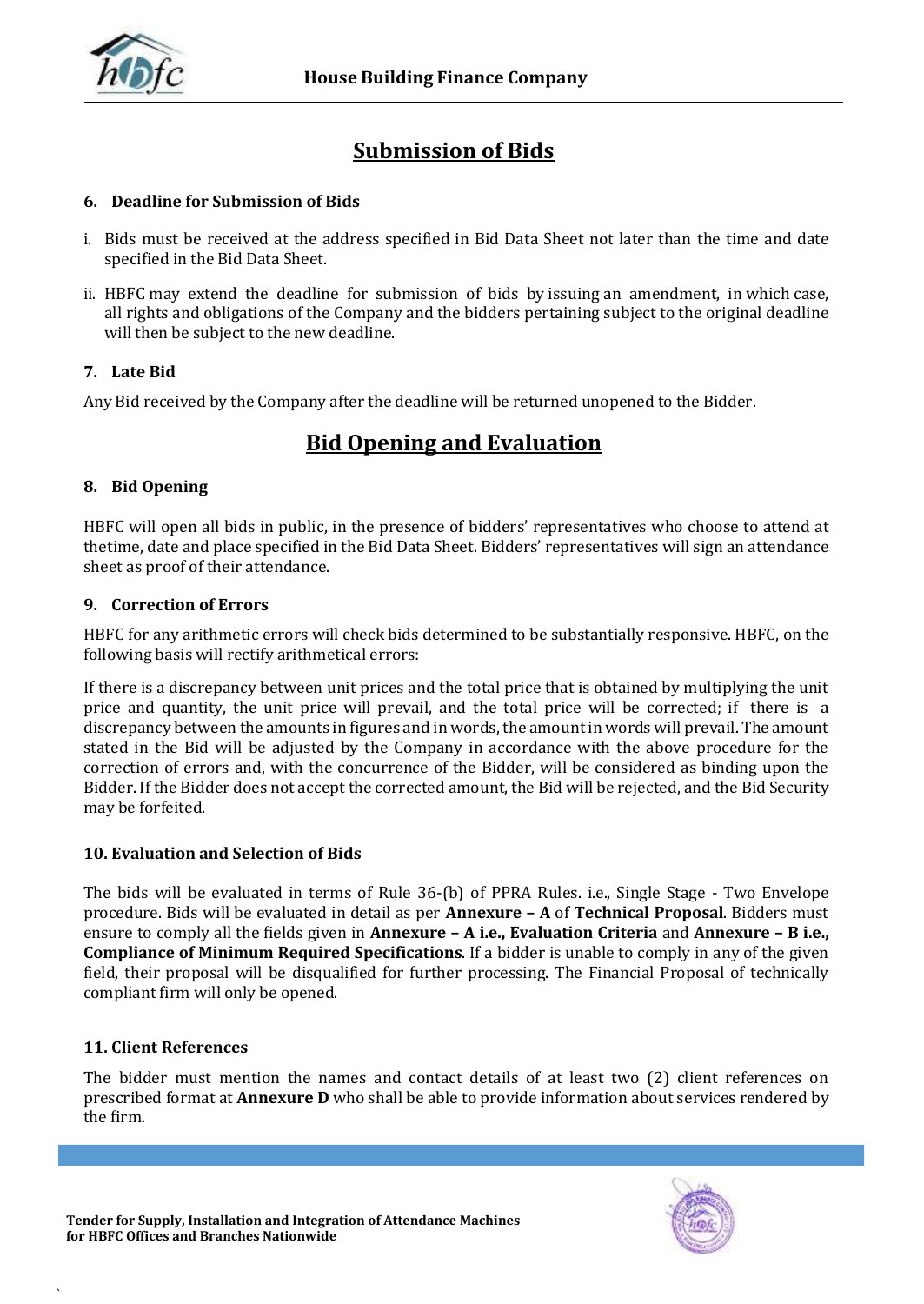

### **12. Bid Security**

All bidders are required to submit an amount of bid security with their financial proposals **@2%** of Total Amount of financial proposal (inclusive of all applicable taxes, options etc.), as per the given financial proposal format, in the form of bank draft/ pay order in favor of HBFC. No bid will be considered as valid unless the Bid Security accompanies it. No interest will be payable by the HBFC on this deposit. Bid Security will be refundable on completion of bidding process or the award of contract to the successful bidder.

### **Award Criteria**

### **13. Award Criteria**

The contract will be awarded to the most advantageous bidder whose bid has been found technically and financially compliant and emerged as the lowest evaluated bid as per PPRA rules.

### **14. Company's Right to Reject All the Bids**

The Company reserves the right to annul the bidding process and reject bids at any time prior to award of contract as per PPRA Rules.

### **15. Payment**

Payments will be made by HBFC after successful completion of the entire assignment along with completion certificate by HBFC. No Advance Payment / Mobilization Advance will be paid before the completion of the project(s).

### **16. Code of Conduct**

It is the Company's policy to require that Consultant/ Service Providers, Suppliers, and Contractor under Company-financed contracts, observe the highest standard of ethics during the procurement and execution ofsuch contracts. Under Rule 19 of PPRA-2004, the Company can blacklist bidders found to be indulging in corrupt or fraudulent practices. Such barring action will be duly publicized and communicated to the PPRA.

### **17. Integrity Pact**

`

Pursuant to Rule 7 of PPRA-2004, bidders will be required to sign an Integrity Pact in accordance with prescribed format attached at **Annexure – E**.

### **18. Overriding Effect of PPRA-2004**

Wherever, in conflict with these documents the stipulation of PPRA-2004 will prevail.

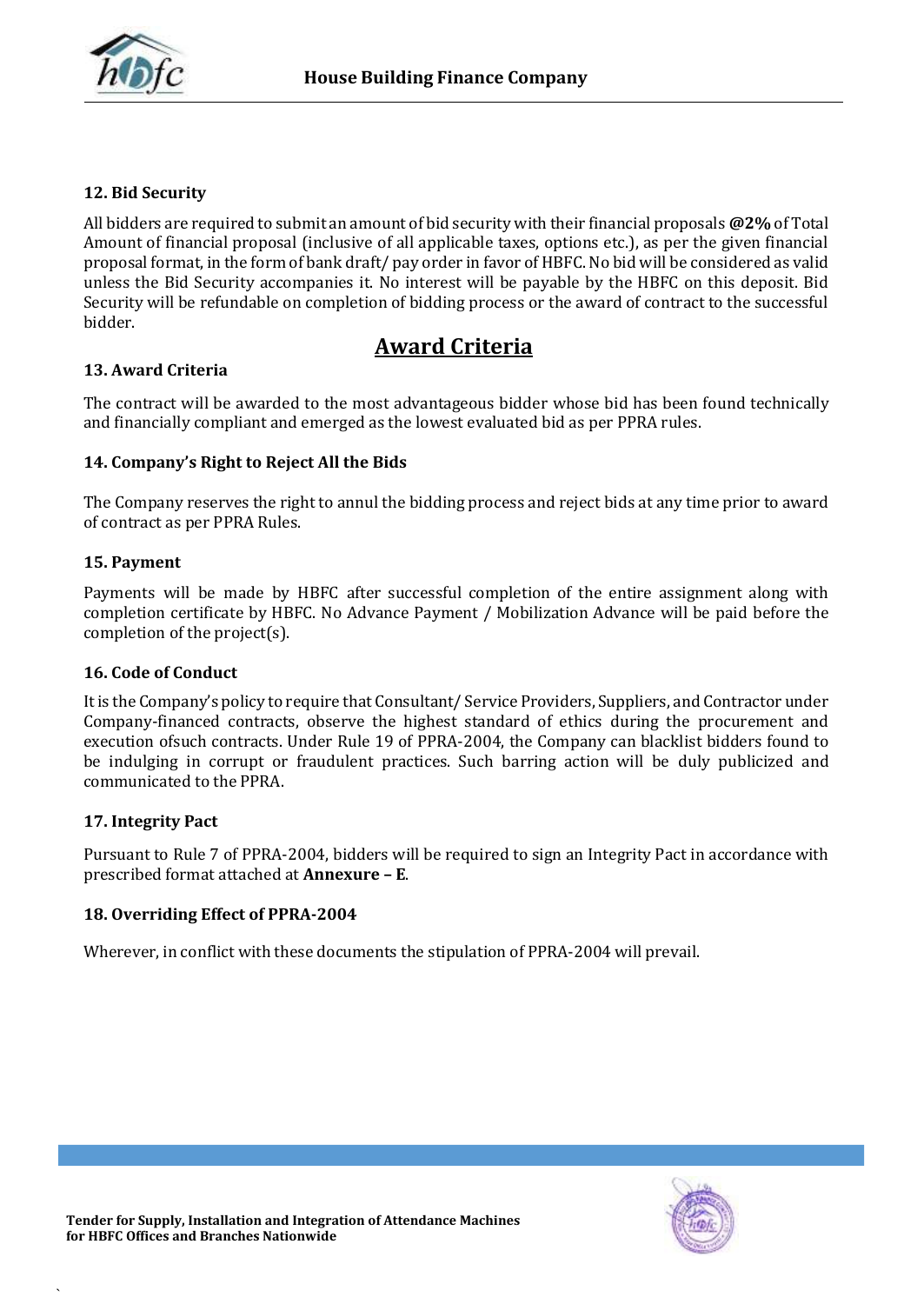

# **Bid Data Sheet**

The following specific data for services to be acquired will complement, supplement or amend the provisions in the Instructions to Bidders (ITB). Whenever there is a conflict, the provisions herein will prevail over ITB.

|    | <b>Instructions to Bidders (ITB)</b>                                                                                                                                                                                                                                                                                                                                                                                                                                                                                                                                                 |
|----|--------------------------------------------------------------------------------------------------------------------------------------------------------------------------------------------------------------------------------------------------------------------------------------------------------------------------------------------------------------------------------------------------------------------------------------------------------------------------------------------------------------------------------------------------------------------------------------|
| S# | <b>Details</b>                                                                                                                                                                                                                                                                                                                                                                                                                                                                                                                                                                       |
| 1. | Tender for Supply, Installation and Integration of Attendance Machines for HBFC Offices and Branches<br>Nationwide<br>Ref No. HBFC/HOK/GSD/2022/1194                                                                                                                                                                                                                                                                                                                                                                                                                                 |
|    | <b>Contact Information and Communication</b><br>The contact detail for all correspondence in relation to this bid is as follows:                                                                                                                                                                                                                                                                                                                                                                                                                                                     |
| 2. | Name: Asad Baber Khan<br>Designation: Manager Procurement - GSD<br>Email: asad.baber@hbfc.com.pk<br>Address: House Building Finance Company Limited, Head Office, 3rd Floor, Finance & Trade Centre,<br>Shahrah-e-Faisal, Karachi.<br>Phone: +92 21 35641752                                                                                                                                                                                                                                                                                                                         |
|    | <b>Technical Contact:</b><br>Name: Fahad Baloch Manager HR Operations<br>Email: fahad.baloch@hbfc.com.pk<br>Address: House Building Finance Company Limited, Head Office, 3rd Floor, Finance & Trade<br>Centre, Shahrah-e-Faisal, Karachi.<br>Phone: +92 21 35641711 (Ext. 760)                                                                                                                                                                                                                                                                                                      |
| 3. | Bidder/Firm, who is black listed by any government organization will not be eligible to participate<br>inthe bidding/procurement process.                                                                                                                                                                                                                                                                                                                                                                                                                                            |
| 4. | The bids will be evaluated in terms of Rule 36-(b) of PPRA Rules. i.e., Single Stage - Two Envelope<br>procedure. Bids will be evaluated in detail as per Annexure - A of Technical Proposal. Bidders must<br>ensure to comply all the fields given in Annexure - A i.e., Evaluation Criteria and Annexure - B i.e.,<br><b>Compliance of Minimum Required Specifications.</b> If a bidder is unable to comply in any of the given<br>field, their proposal will be disqualified for further processing. The Financial Proposal of technically<br>compliant firm will only be opened. |
| 5. | The period of Bid validity will be 120 days after opening of the Bids.                                                                                                                                                                                                                                                                                                                                                                                                                                                                                                               |
| 6. | All bidders are required to submit an amount of bid security with their financial proposals @2% of Total<br>Amount of financial proposal (inclusive of all applicable taxes, options etc.), as per the given financial<br>proposal format, in the form of bank draft/ pay order in favor of HBFC. No bid will be considered as<br>valid unless the Bid Security accompanies it. No interest will be payable by the HBFC on this deposit.<br>Bid Security will be refundable on completion of bidding process or the award of contract to the<br>successful bidder.                   |
|    | The Company's address for the purpose of bid submission is:                                                                                                                                                                                                                                                                                                                                                                                                                                                                                                                          |
| 7  | <b>Head - General Services Department</b>                                                                                                                                                                                                                                                                                                                                                                                                                                                                                                                                            |
|    | House Building Finance Company Limited,<br>3rd. Floor, Finance and Trade Centre, Shahrah-e-Faisal, Karachi, Pakistan                                                                                                                                                                                                                                                                                                                                                                                                                                                                 |
|    | Telephone No: 021-35641739/52                                                                                                                                                                                                                                                                                                                                                                                                                                                                                                                                                        |

 $\overline{\phantom{a}}$ 

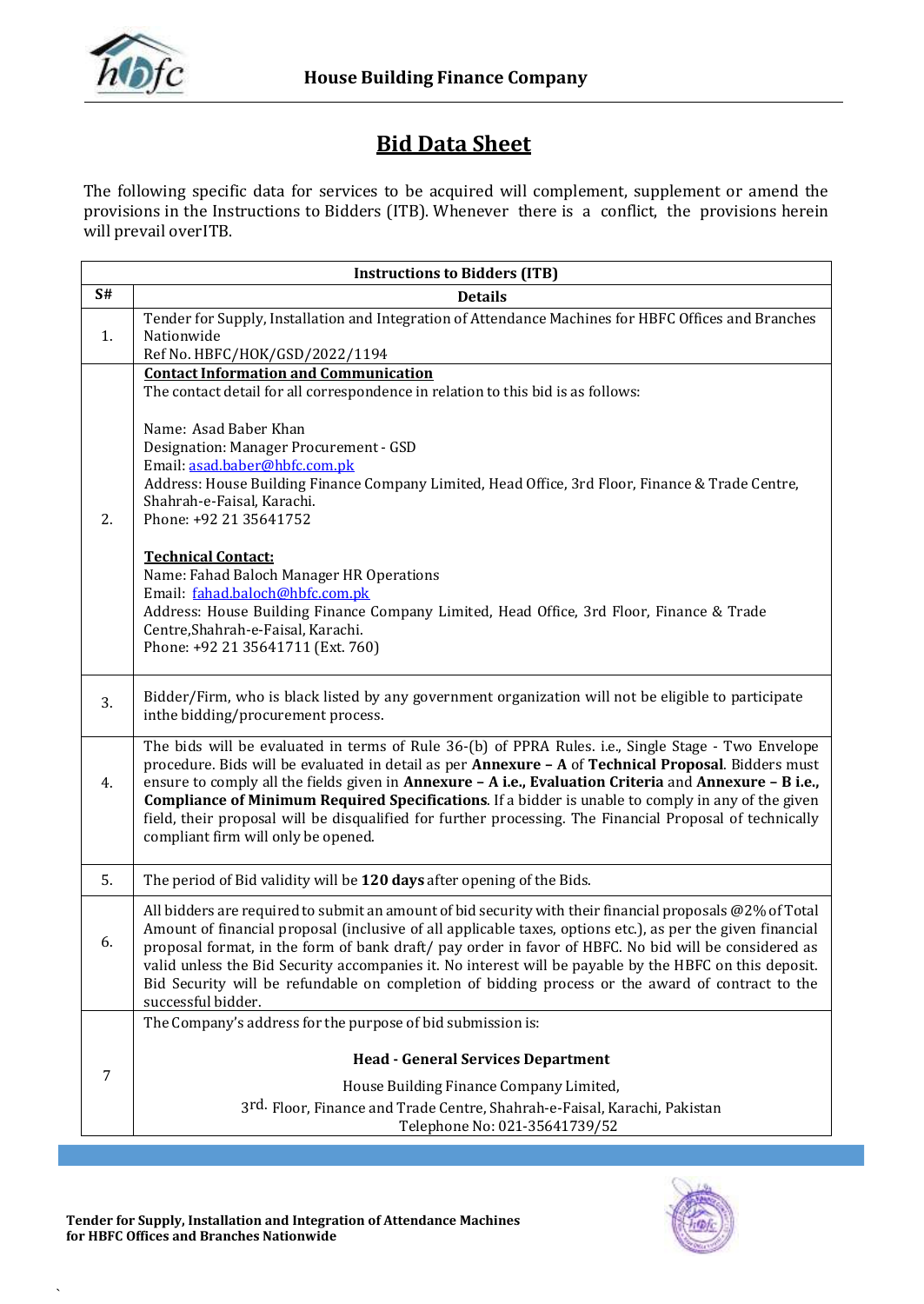

8 The deadline for submission of bids will be June 30, 2022 at 11:00 am. Proposals willbe opened on same day at 11:30 am at the following address: House Building Finance Company Limited,3<sup>rd.</sup> Floor, C-Block, Finance and Trade Centre, Shahrah-e-Faisal, Karachi –Pakistan.



 $\overline{\phantom{a}}$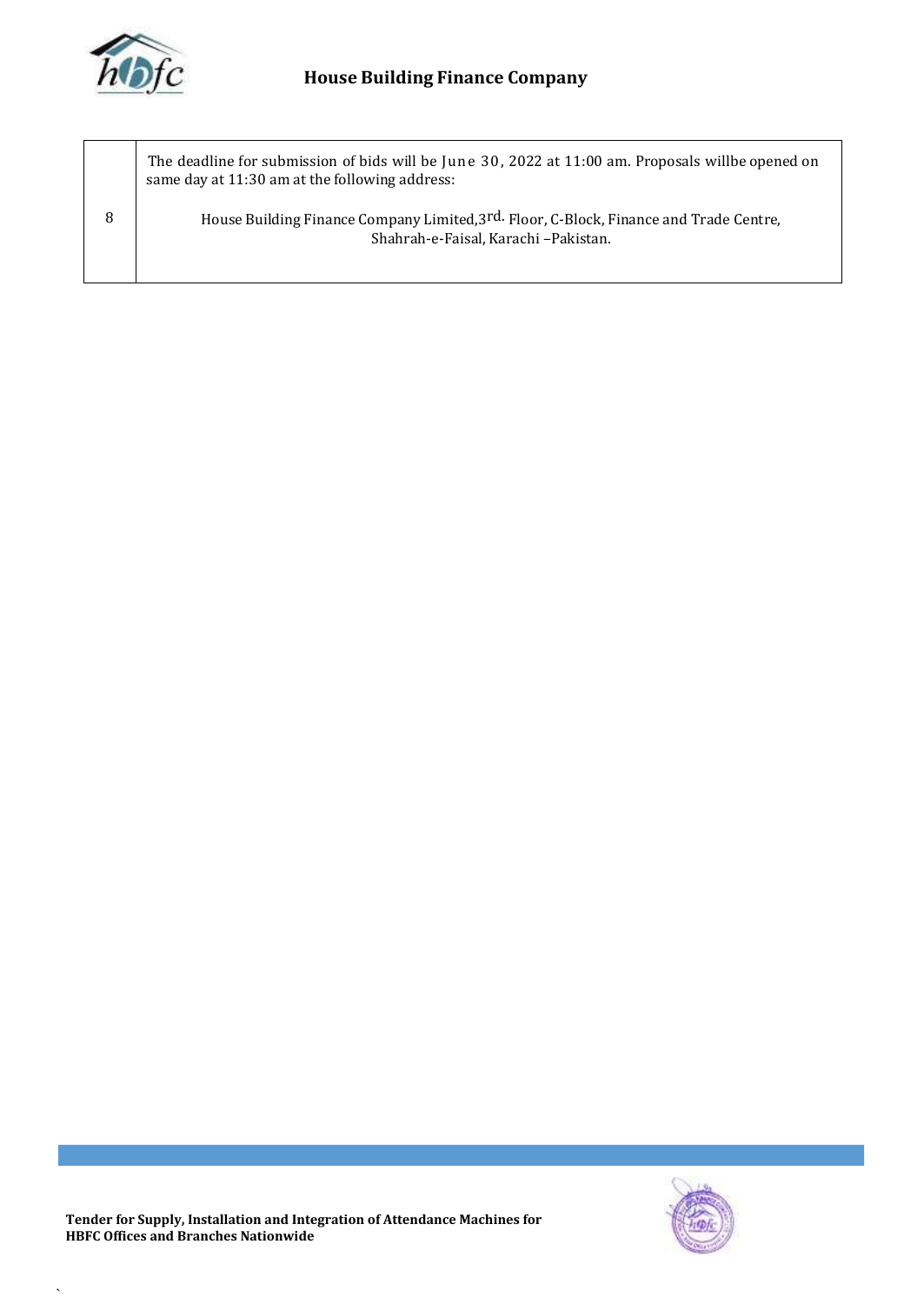

# **Technical Proposal**

# **Tender for Supply, Installation and Integration of Attendance Machines for HBFC Offices and Branches Nationwide**

**Bid No. HBFC/HOK/GSD/2022/1194**

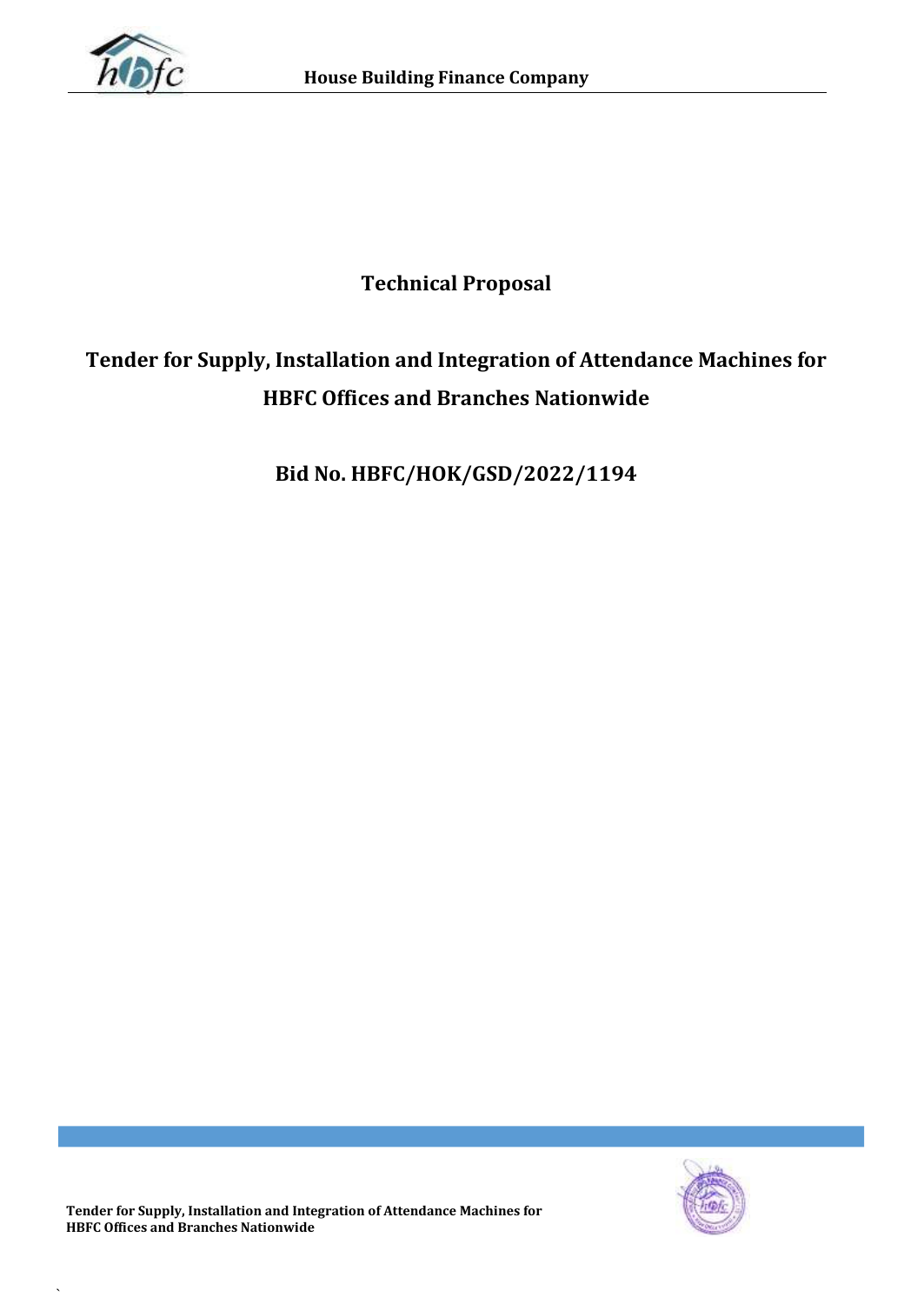

### **Annexure-A**

### **Evaluation Criteria**

| muntaurt m |  |
|------------|--|
|            |  |
|            |  |
|            |  |
|            |  |

|                |                                                                                                                                                                                                                                                                                                                                     |     | Compliance |     | <b>Evidence</b><br>Provided |                                    |
|----------------|-------------------------------------------------------------------------------------------------------------------------------------------------------------------------------------------------------------------------------------------------------------------------------------------------------------------------------------|-----|------------|-----|-----------------------------|------------------------------------|
| S.<br>No.      | Criteria                                                                                                                                                                                                                                                                                                                            | Yes | <b>No</b>  | Yes | <b>No</b>                   | <b>Attach Evidences</b><br>asUnder |
| $\mathbf{1}$   | Bidder must be a registered Tax Payer for at least<br>last 05 years and must appear in the Active<br>Taxpayer List.                                                                                                                                                                                                                 |     |            |     |                             | Appendix - A                       |
| $\overline{2}$ | Bidder must be an authorized vendor of quoted<br>Pakistan.<br>Original<br>brand<br>Equipment<br>in<br>Manufacturer (OEM) Letter is required for<br>verification purposes.                                                                                                                                                           |     |            |     |                             | Appendix - B                       |
| 3              | Bidder must have successfully delivered, installed<br>and integrated similar attendance machines /<br>$product(s)$ in the last three $(03)$ years to the<br>organizations of comparable scale in Pakistan.<br>Please, attach completed list of projects/Purchase<br>Orders and clients contact details for verification<br>purpose. |     |            |     |                             | Appendix - C                       |
| $\overline{4}$ | Bidder must have relevant experience of<br>technical team. Please, attach verifiable proof in<br>shape of Resume.                                                                                                                                                                                                                   |     |            |     |                             | Appendix - D                       |
| 5              | Bidder must have functional offices/branches in<br>major cities i.e. Karachi, Islamabad, Lahore to<br>provide country wide warranty & support. Please<br>attached list and address for verification purpose.                                                                                                                        |     |            |     |                             | Appendix - E                       |
| 6              | Bidder must have two (02) satisfied corporate<br>client with respect to operations, troubleshooting<br>and warranty support in offered product /<br>hardware. Please, provide Satisfactory Certificate.                                                                                                                             |     |            |     |                             | Appendix - F                       |
| $\overline{7}$ | Bidder must have ISO 9001:2015 certified. Please,<br>provide certificate.                                                                                                                                                                                                                                                           |     |            |     |                             | Appendix - G                       |
| 8              | Bidder must submit an affidavit on a Rs.200/-<br>Stamp Paper that they have not been blacklisted or<br>debarred by<br>any Public Sector or Private<br>organization.                                                                                                                                                                 |     |            |     |                             | Appendix - H                       |

### **Note:**

- i. Bidder must ensure to comply all the fields given here above.
- ii. If a bidder is unable to comply in any of the given field, the proposal will not be considered for furtherprocessing.
- iii. Bidders must place their provided evidences as Appendix (clearly marked).
- iv. Contract will be awarded to the successful bidder(s) whose bid has been found technically and financially compliant and emerged as the most advantageous bid.

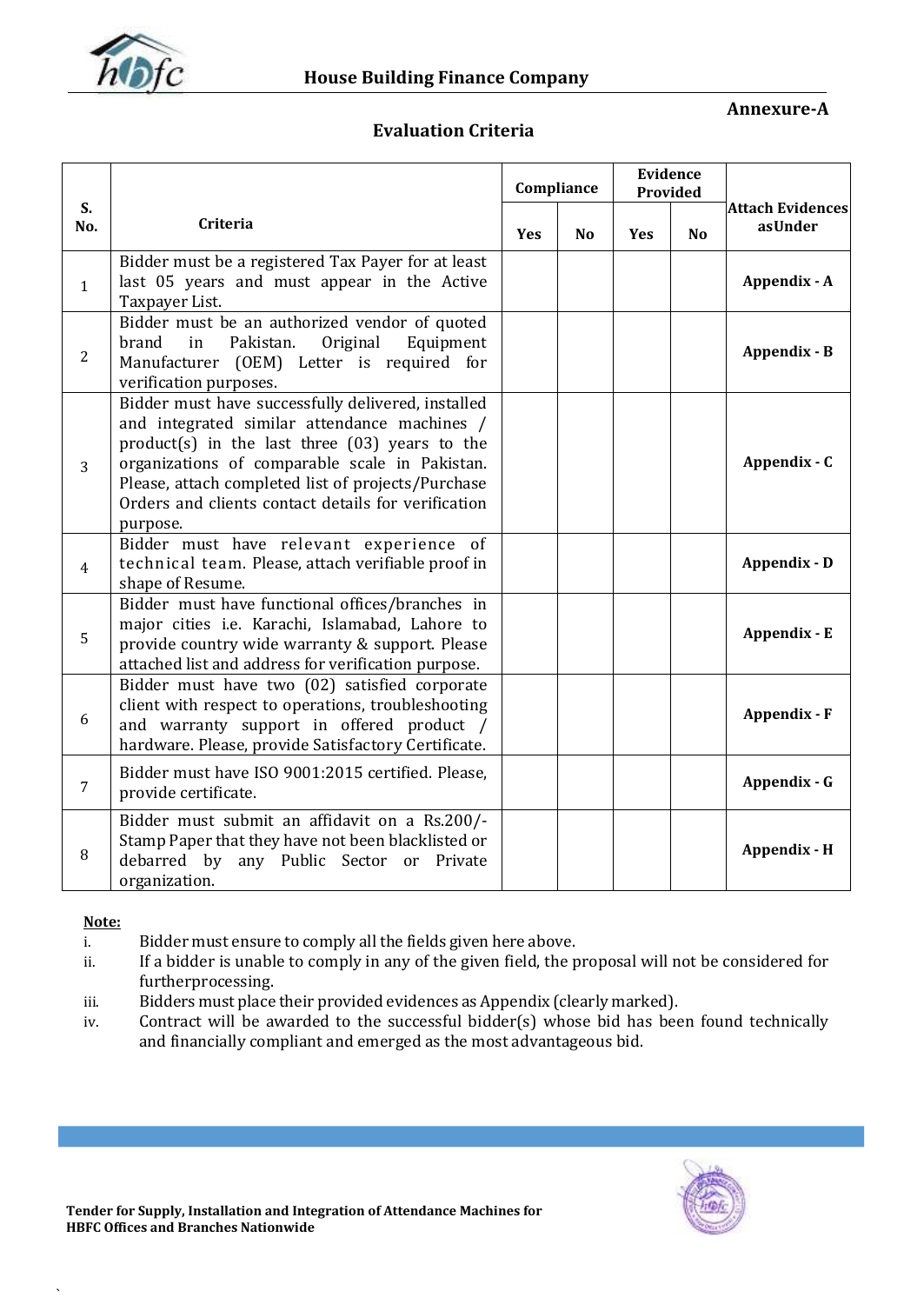

- v. During the evaluation no amendments by the bidder in the proposal will be permitted; however, HBFC may seek clarification.
- vi. The bid security of bids of unsuccessful bidders will be returned.
- vii. Relevant Documents/Evidences are required.

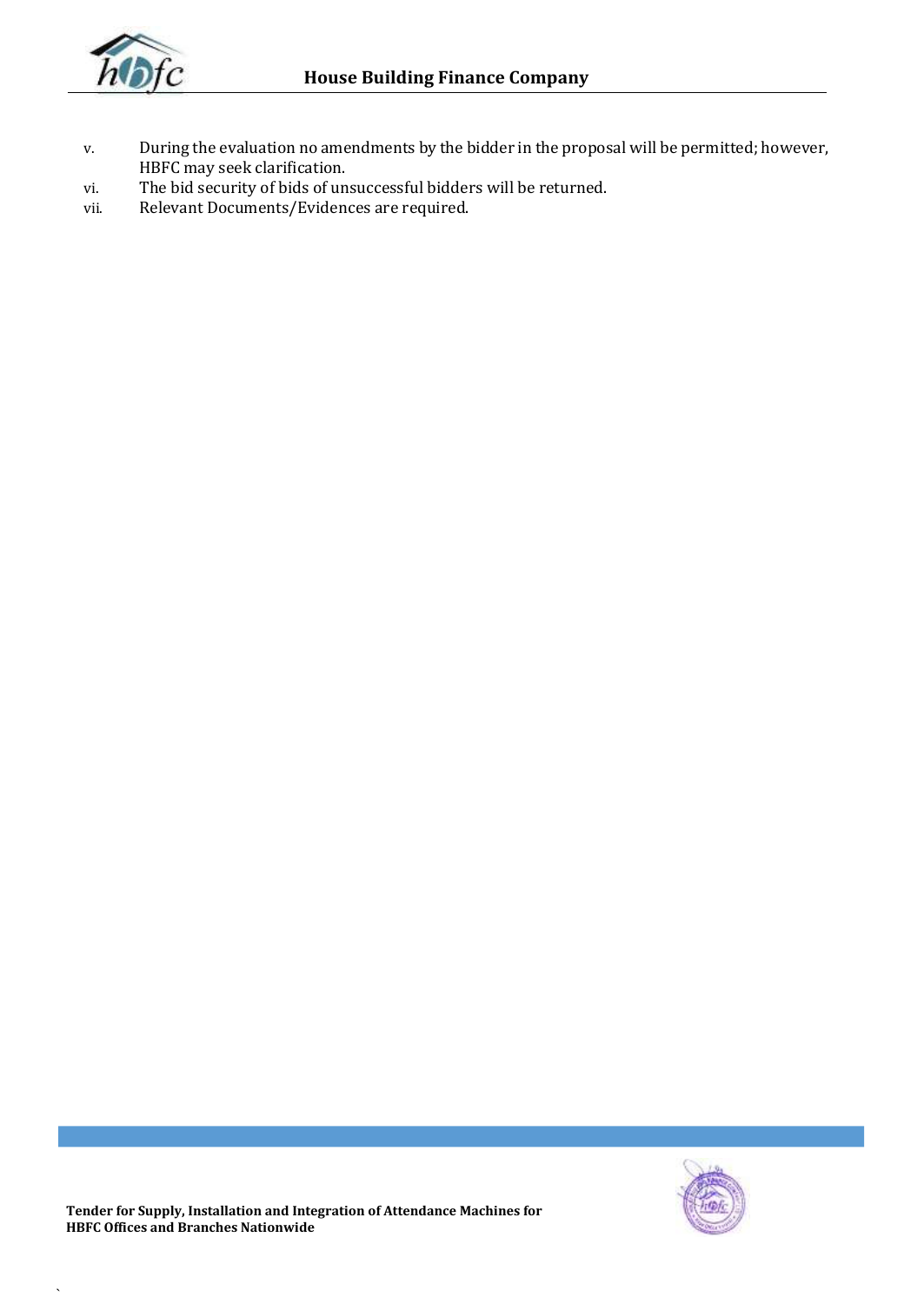

**Annexure – B**

| <u><b>Compliance of Minimum Required Specifications</b></u> |  |
|-------------------------------------------------------------|--|
| <b>Supply and Installation of 54 Attendance Machines</b>    |  |

| <b>Item Description</b><br>(Minimum specification) | Unit                                                  | Qty | Quoted<br>Item<br>(s)<br>(Make<br>$\boldsymbol{\&}$<br>Model) | <b>Offered</b><br>Specification(s) |  |
|----------------------------------------------------|-------------------------------------------------------|-----|---------------------------------------------------------------|------------------------------------|--|
| <b>Face Capacity</b>                               | 2,000                                                 |     |                                                               |                                    |  |
| <b>Fingerprint Capacity</b>                        | 2,000                                                 |     |                                                               |                                    |  |
| <b>ID</b> Cards                                    | 10,000                                                |     |                                                               |                                    |  |
| Pin                                                | Yes                                                   |     |                                                               |                                    |  |
| <b>Transaction Login</b>                           | 100,000                                               |     |                                                               |                                    |  |
| 9 Digit user ID                                    | Yes                                                   |     |                                                               |                                    |  |
| <b>Access Control</b>                              | Yes                                                   |     |                                                               |                                    |  |
| Display                                            | 2.8 inch TFT screen                                   |     |                                                               |                                    |  |
| Display Mode                                       | Normal                                                |     |                                                               |                                    |  |
| Verification Speed                                 | $< 0.5$ speed                                         |     |                                                               |                                    |  |
| <b>Backup battery</b>                              | 4 Hours (Built in 2,000mAh)                           |     |                                                               |                                    |  |
| <b>Battery durability</b>                          | >1 year                                               |     |                                                               |                                    |  |
| <b>Operating Voltage</b>                           | 12VDC                                                 |     |                                                               |                                    |  |
| Recognition                                        | Silicon (Dry, wet finger detection)                   |     |                                                               |                                    |  |
| Fingerprint sensor                                 | Auto turning to save power                            |     |                                                               |                                    |  |
| Camera                                             | Dual camera dual facial points                        |     |                                                               |                                    |  |
| Verification                                       | Multiple<br>verification<br>Face/Fingerprint/Card/Pin |     | 54                                                            |                                    |  |
| Keypad                                             | Touch                                                 |     |                                                               |                                    |  |
| <b>Fake Finger Detection</b>                       | Yes                                                   |     |                                                               |                                    |  |
| Photographic<br>Image<br>Detection                 | N <sub>o</sub>                                        |     |                                                               |                                    |  |
| <b>RFID</b>                                        | 125kHz EM Card                                        |     |                                                               |                                    |  |
| Communication                                      | TCP/IP, USB-host, WAN, ANTI<br><b>PASS BACK</b>       |     |                                                               |                                    |  |
| <b>Standard function</b>                           | Face/Fingerprint/RFID Card/ Pin<br>Code               |     |                                                               |                                    |  |
| Access<br>Control<br>Interface                     | 3rd Party electric lock, exit button                  |     |                                                               |                                    |  |
| Operating system                                   | Linux                                                 |     |                                                               |                                    |  |
| Operating<br>temperature                           | $0-50C$                                               |     |                                                               |                                    |  |
| <b>Operating Humidity</b>                          | 20%-80%                                               |     |                                                               |                                    |  |

One (01) Years Comprehensive Hardware and Onsite/ Online Support.



 $\overline{\phantom{a}}$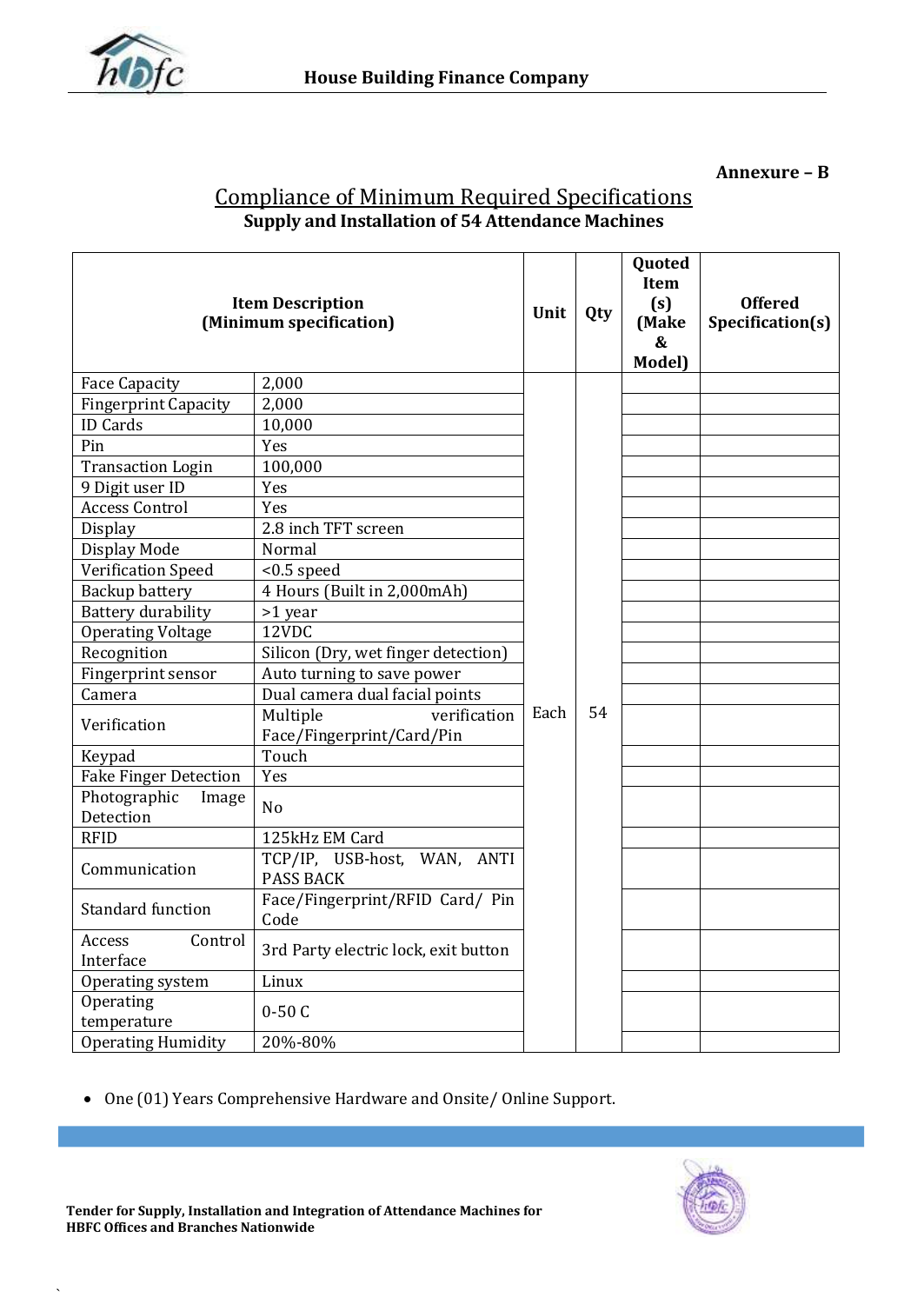

- The successful bidder will be responsible to arrange for proper delivery, installation, testing and commissioning with allied accessories as per instruction and existing software of HBFC.
- HBFC will not pay any visit, hidden or miscellaneous charges in case of product become faculty. All the charges will be paid by the successful bidder.
- The successful bidder must be able to fully integrate the provided attendance machine devices to existing system/software etc.
- Successful bidder will provide comprehensive warranty as required above and also be able to provide 01 (one) year Service Level Agreement with Parts after expiration of warranty period for a period of 01 (one) year (extendable as per requirement of HBFC).
- Compliance of Minimum Required Specification is mandatory for further processing of the bid. In case of non-compliance, bid shall be rejected .

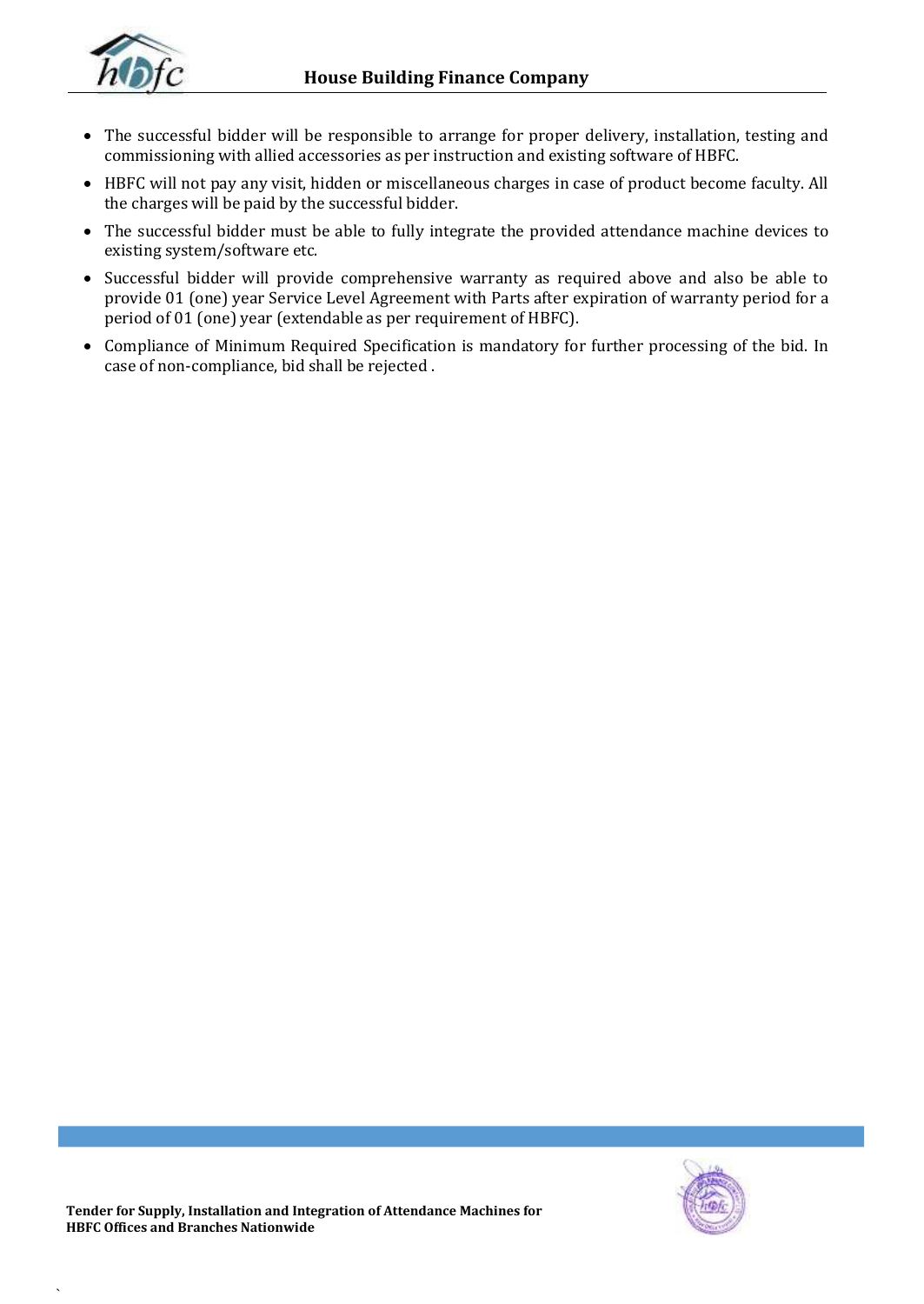

### **Annexure - C**

### **Bid Form**

(To be printed on bidder's letterhead)

To: Dated:

The Head, General Services Department, House Building Finance Company Limited, 3rd Floor, Finance & Trade Centre, Shahrah-e-Faisal, Karachi, Pakistan.

### **Tender for Supply, Installation and Integration of Attendance Machines for HBFC Offices and Branches Nationwide**

Dear Sir,

`

Having examined the bidding documents*,* the receipt of which is hereby duly acknowledged, we the undersigned, offer to supply and deliver the required item or services in conformity with the said bidding documents as may be ascertained in accordance with the Technical Proposal and Schedule of Prices attached herewith and made part of this Bid.

We undertake, if our Bid is accepted, to deliver the services in accordance with the schedule specified in the Technical Requirements and Specifications.

We agree to abide by this Bid for a period of 120 (One Hundred Twenty Days) from the date fixed for Bid opening and it shall remain binding upon us and may be accepted at any time before the expiration of that period.

If the Bid is accepted then until a formal Contract is prepared and executed, this Bid, together with your written acceptance thereof and your notification of award, shall constitute a binding Contract between us.

We understand that you are not bound to accept the lowest or any bid you may receive.Dated this

day of 2022

*[Seal & signature] [In the capacity of]* Duly authorized to sign Bid for and on behalf of

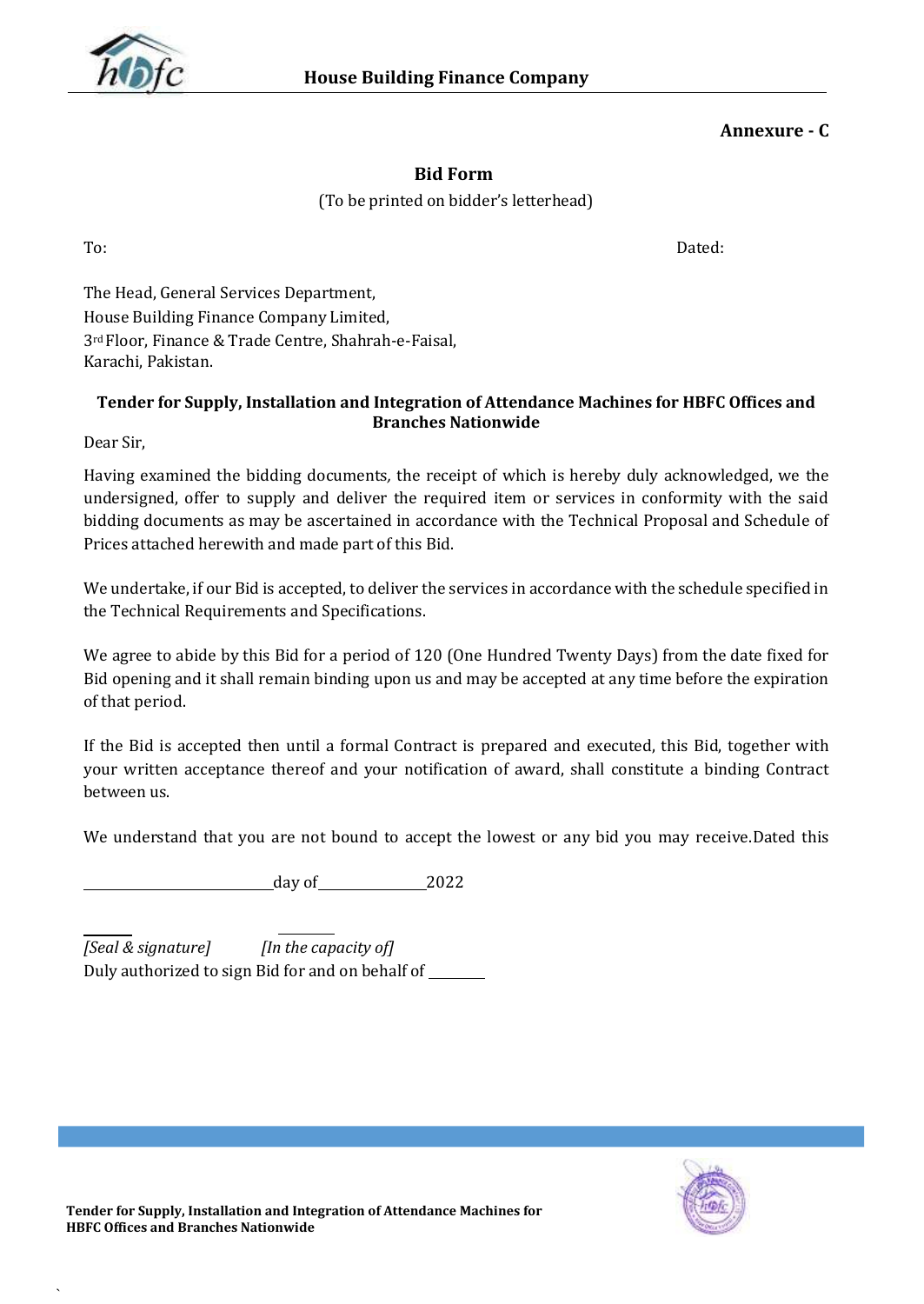

**Annexure – D**

### **Client References**

### **Tender for Supply, Installation and Integration of Attendance Machines for HBFC Offices and Branches Nationwide**

| <b>Reference One (1)</b>          |  |
|-----------------------------------|--|
| <b>Client Name</b>                |  |
| <b>Contact Person with email</b>  |  |
| <b>Address and Contact Number</b> |  |
| Industry                          |  |
| Any Comments                      |  |
| <b>Reference Two (2)</b>          |  |
| <b>Client Name</b>                |  |
| <b>Contact Person with email</b>  |  |
| <b>Address and Contact Number</b> |  |
| Industry                          |  |
| <b>Any Comments</b>               |  |

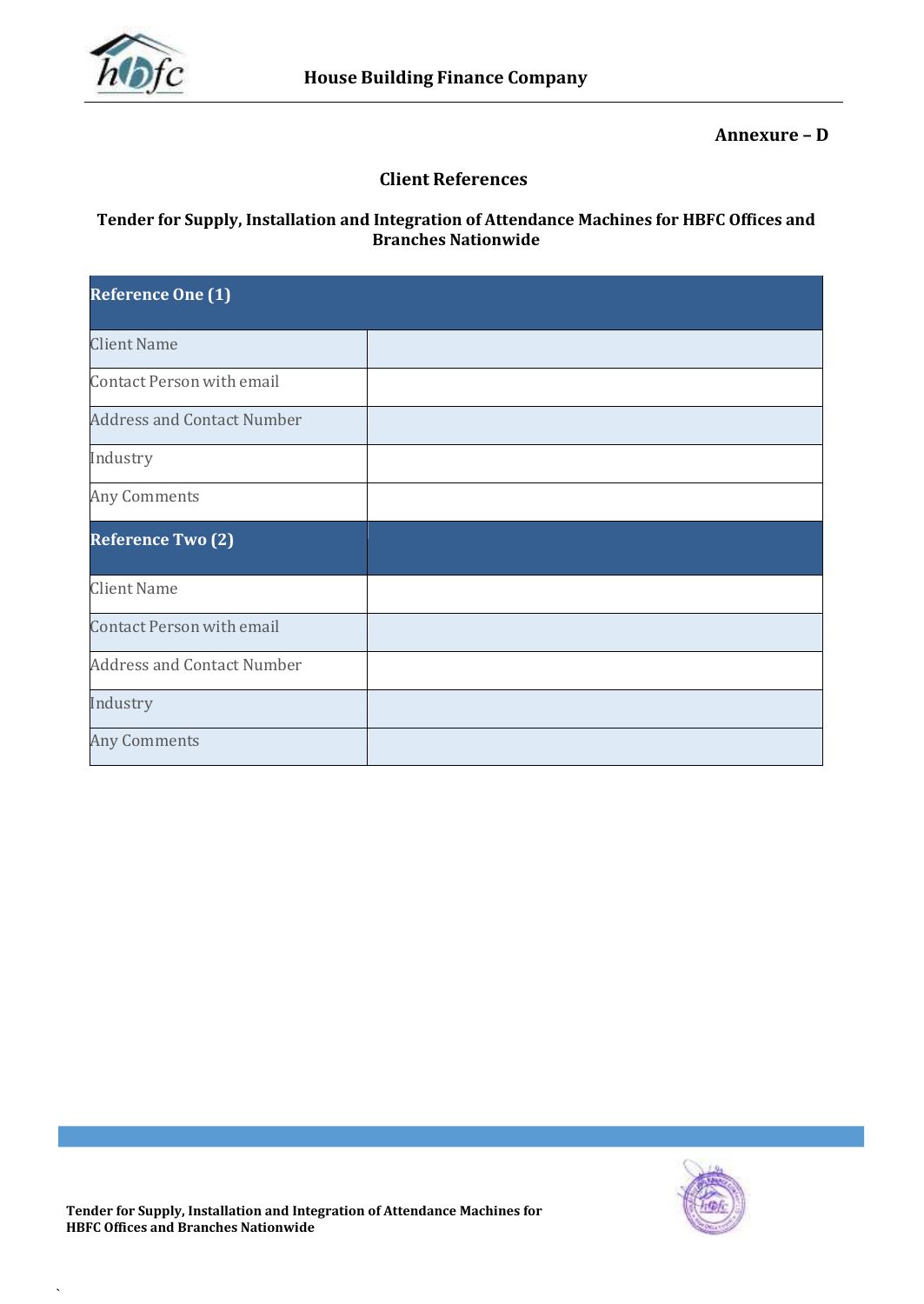

### **Annexure – E**

### **Integrity Pact**

### **Tender for Supply, Installation and Integration of Attendance Machines for HBFC Offices and Branches Nationwide**

[Bidder Name] hereby declares that it has not obtained or induced the procurement of any contract, right, interest, privilege or other obligation or benefit from Government of Pakistan (GoP) or any administrative subdivision or agency thereof or any other entity owned or controlled by it (GoP) through any corrupt business practice.

Without limiting the generality of the foregoing, [Bidder Name] represents and warrants that it has fully declared the brokerage, commission, fees etc. paid or payable to anyone and not given or agreed to give and shall not give or agree to give to anyone within or outside Pakistan either directly or indirectly through any natural or juridical person, including its affiliate, agent, associate, broker, consultant, director, promoter, shareholder, sponsor or subsidiary, any commission, gratification, bribe, finder's fee or kickback, whether described as consultation fee or otherwise, with the object of obtaining or inducing the procurement of a contract, right, interest, privilege or other obligation or benefit in whatsoever form from GoP, except that which has been expressly declared pursuant hereto.

[Bidder Name] certifies that it has made and will make full disclosure of all agreements and arrangements with all persons in respect of or related to the transaction with GoP and has not taken any action or will not take any action to circumvent the above declaration, representation or warranty. [Bidder Name] accepts full responsibility and strict liability for making any false declaration, not making full disclosure, misrepresenting facts or taking any action likely to defeat the purpose of this declaration, representation and warranty. It agrees that any contract, right, interest, privilege or other obligation or benefit obtained or procured as aforesaid shall, without prejudice to any other right and remedies available to GoP under any law, contract or other instrument, be voidable at the option of GoP.

Notwithstanding any rights and remedies exercised by GoP in this regard, **[Bidder Name]** agrees to indemnify GoP for any loss or damage incurred by it on account of its corrupt business practices and further pay compensation to GoP in an amount equivalent to ten times the sum of any commission, gratification, bribe, finder's fee or kickback given by [the Bidder] as aforesaid for the purpose of obtaining or inducing the procurement of any contract, right, interest, privilege or other obligation or benefit in whatsoever form from GoP.

### *For and On Behalf Of*

*\_\_\_\_\_\_\_\_\_\_\_\_\_\_\_\_\_\_\_*

*Signature: \_\_\_\_\_\_\_\_\_\_\_\_\_\_\_\_\_\_\_\_\_\_*

`

*Name:*

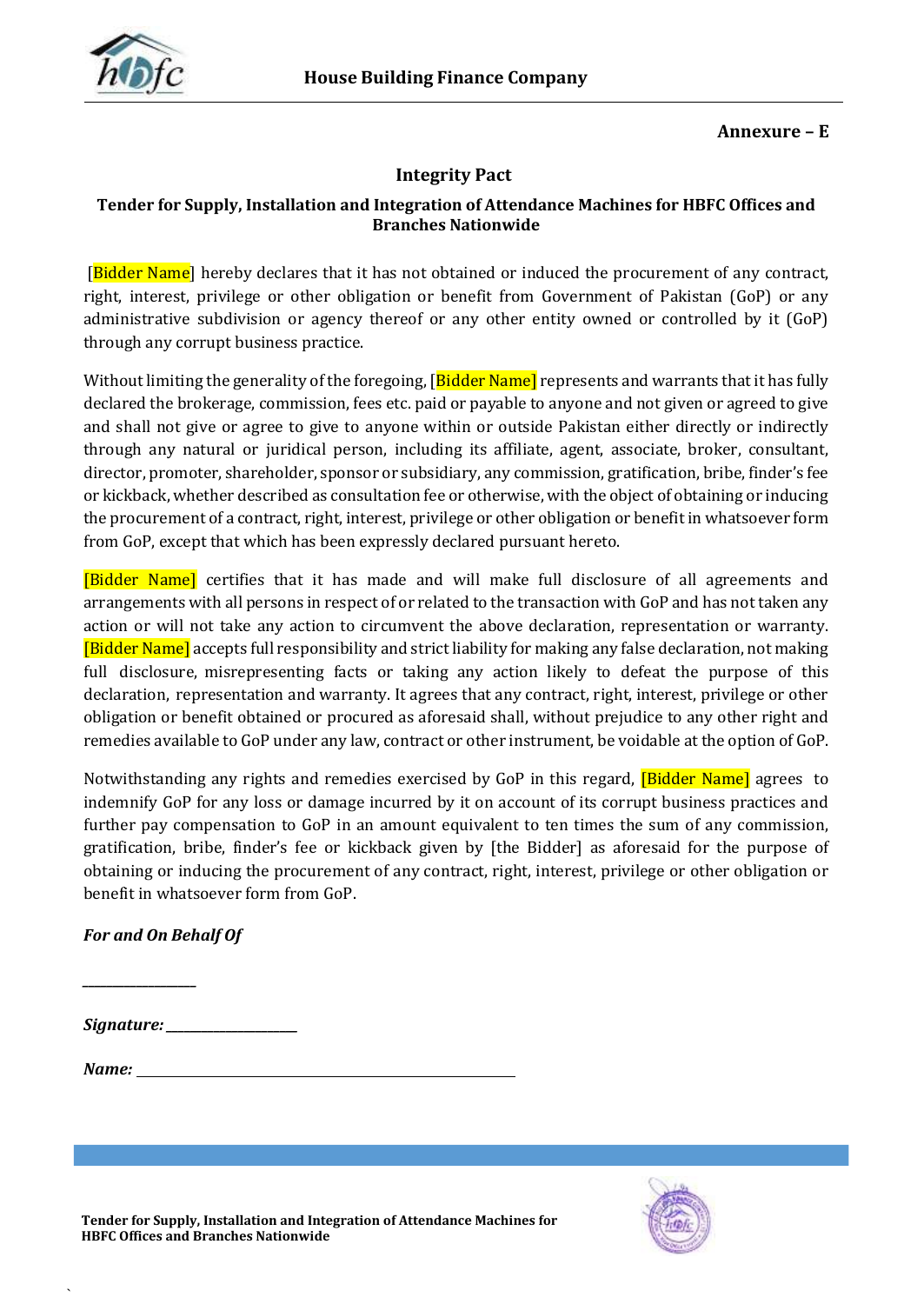

### **Annexure – F**

### **Non-Disclosure Agreement**

### **Tender for Supply, Installation and Integration of Attendance Machines for HBFC Offices and Branches Nationwide**

- i. This Non-Disclosure Agreement exists between [Bidder] (hereinafter referred to as "RECIPIENT") and House Building Finance Company (HBFC).
- ii. This agreement serves to protect confidential information develop and owned by HBFC which will be used by the bidder from the Work order till during the contract/SLA period under the following terms.
- iii. "Confidential Information" means any information directly or indirectly concerning, or related to the: Information about the activities of the HBFC.
- iv. Information about the above mentioned categories in Project by HBFC, including but not limited to: Policies, Procedures, Business, Rules, Validation, Checks, all project related information Process followed etc.
- v. Information about HBFC, above-mentioned categories in project as per RFP.
- vi. Any other information the recipient having obtained from HBFC deliberately or otherwise duringthe course if this exercise.
- vii. Confidential Information and Intellectual Property may be Oral, written, electronic or other machinereadable form.
- viii. Translated from the original, modified, updated, or altered Originated or obtained by HBFC.
	- ix. Recipient shall protect the disclosed Confidential Information by using the same degree of care to prevent the unauthorized use, dissemination or publication of the Confidential Information as the recipient uses to protect its own Confidential Information of a similar nature.
	- x. Recipient must ensure the secure custody of the Confidential Information and must take all reasonable precautions to prevent the access, use or disclosure of this information by third parties.
- xi. Recipient shall not disclose or attempt to disclose any Confidential Information to any person or entity other than its consultants and legal advisors who need access to such Confidential Information, and shall assure that all such persons treat the Confidential Information in accordance with all ofthe terms hereof.
- xii. Recipient shall not make or take any copies of Confidential Information, unless previously approved by Disclosure.
- xiii. Recipient shall not use or attempt to use any of the Confidential Information for his/her own benefit or for the benefit if any other person or entity.
- xiv. Recipient shall not be authorized to use or process the Confidential Information upon the date that his/her services to HBFC are completed or terminated.
- xv. Recipient shall promptly return the Confidential Information, or certify in writing to the complete destruction thereof, as directed by HBFC in writing.
- xvi. The laws of Pakistan shall govern the interpretation and enforcement of this Agreement.
- xvii. Recipient shall be bound by conditions until released in writing by HBFC.

`

**Agreed to and Accepted by House Building Finance Company**

(Signature of "Authorized Representative") (Signature of HBFC Authorized Official)

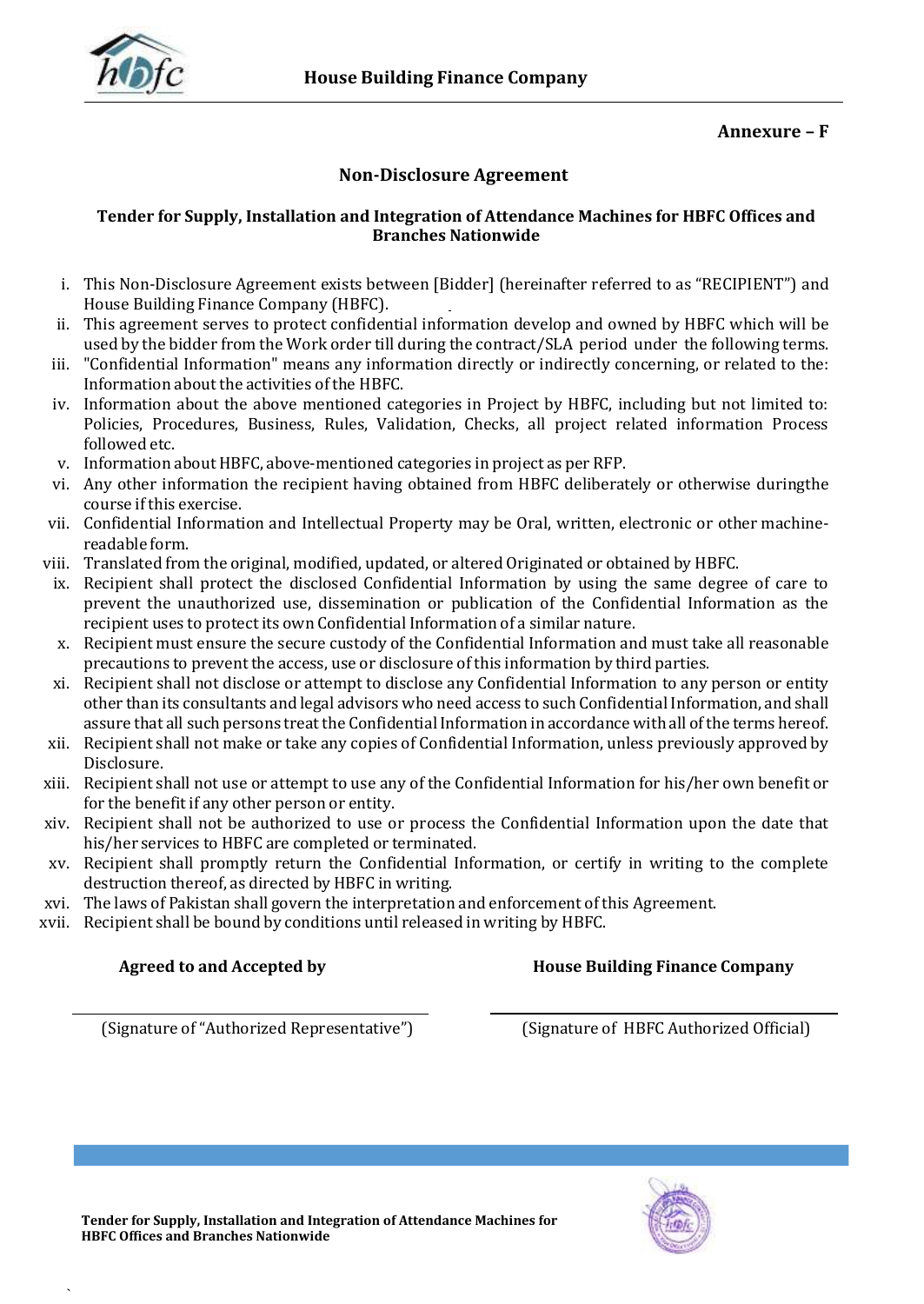

# **Financial Proposal**

# **Tender for Supply, Installation and Integration of Attendance Machines for HBFC Offices and Branches Nationwide**

**Bid No. HBFC/HOK/GSD/2022/1194**

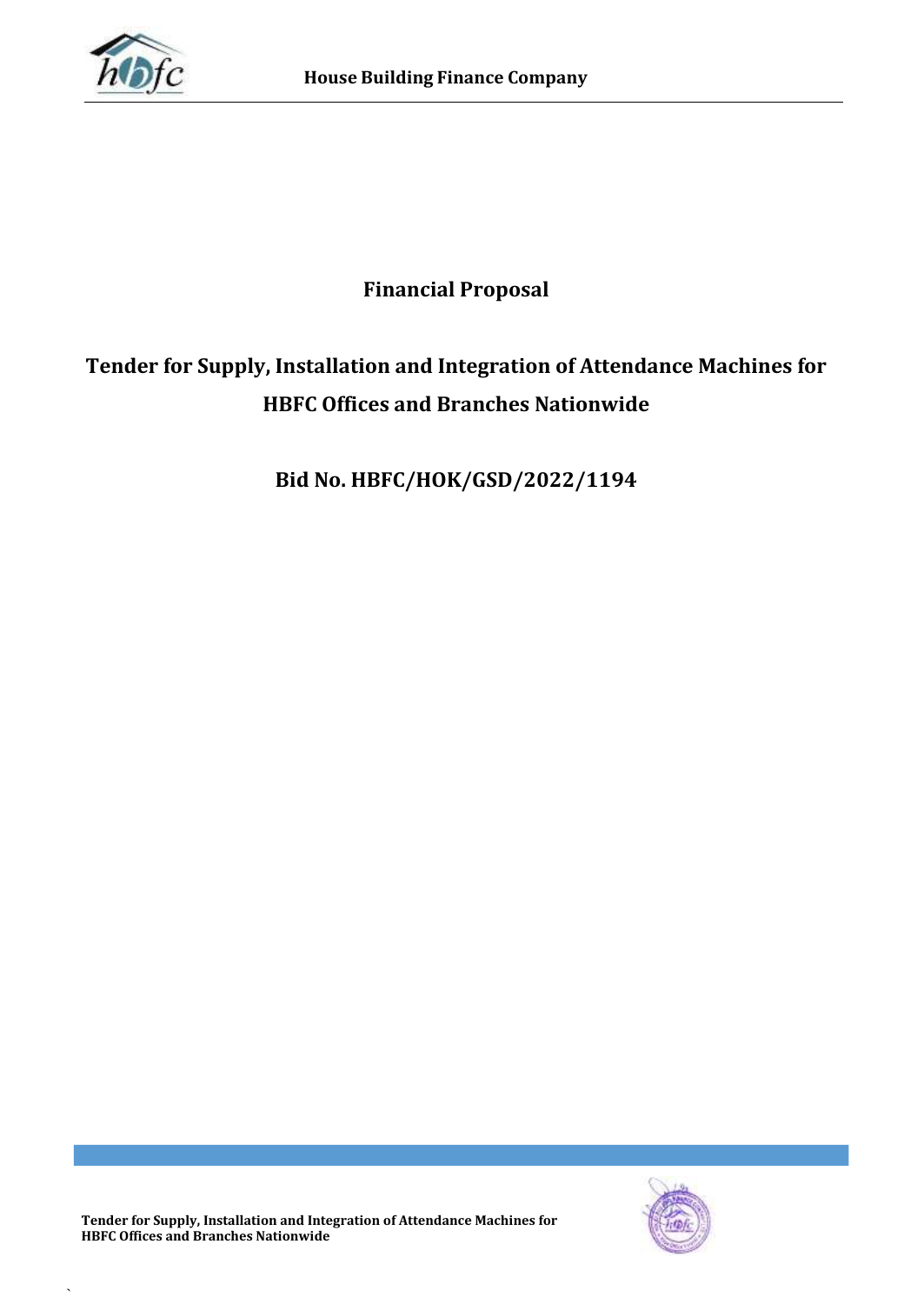

# **Financial Proposal**

### **Tender for Supply, Installation and Integration of Attendance Machines for HBFC Offices and Branches Nationwide**

| S. No. | <b>Item Description</b>                                                                                                                   | Unit  | Qty     | Rate<br>(Rs.) | Amount<br>(Rs.) |
|--------|-------------------------------------------------------------------------------------------------------------------------------------------|-------|---------|---------------|-----------------|
|        | Supply of Attendance Machine<br>as per minimum specifications mentioned<br>in Annexure-B with comprehensive onsite<br>warranty of 01 year | Units | 54      |               |                 |
| 2      | Installation and Integration of Attendance<br>Machines in HBFC Offices and Branches<br>Nationwide as per Location cited below             |       | Lumpsum |               |                 |
|        | <b>Total Amount</b><br>(Inclusive of all applicable taxes)                                                                                |       |         | Rs.           |                 |

**Total Amount in Words: \_\_\_\_\_\_\_\_\_\_\_\_\_\_\_\_\_\_\_\_\_\_\_\_\_\_\_\_\_\_\_\_\_\_\_\_\_\_\_\_\_\_\_\_\_\_\_\_\_\_\_\_\_\_\_\_\_\_\_\_\_\_\_\_\_\_\_\_\_\_\_\_\_\_\_\_\_\_\_\_**

**Bid Security @2% of Total Amount (Inclusive of all applicable taxes): \_\_\_\_\_\_\_\_\_\_\_\_\_\_\_\_\_\_\_\_\_\_\_\_\_**

**Service Level Agreement with Parts will be signed with the successful vendor at 10% of the Total Amount cited above after expiration of the comprehensive warranty period of 01 (one) year which will be extendable up as per requirement of HBFC.**

### **Note:**

- i. HBFC reserves the right to change / alter / remove any item or article or reduce / enhance quantity before the award of Work / Purchase Order as per PPRA rules
- ii. Successful supplier / vendor will be required to Supply, Install and Integrate the required Attendance Machines to HBFC Offices and Branches Nationwide.
- iii. Contract will be awarded to the firm / company who emerged as the most advantageous while conforming Specifications and Mandatory Criteria and offering lowest cost.
- iv. Quoted rates should be inclusive of all applicable taxes either Federal & Provincial Govt. or local bodies and will be deducted from the invoice accordingly.
- v. Bidder shall not claim or charge transportation, loading / unloading, labor or any other charges related to or in the name of logistics, accidents, insurance, freight, etc.
- vi. The quoted rates once offered by the bidder will not be changed during the contract.

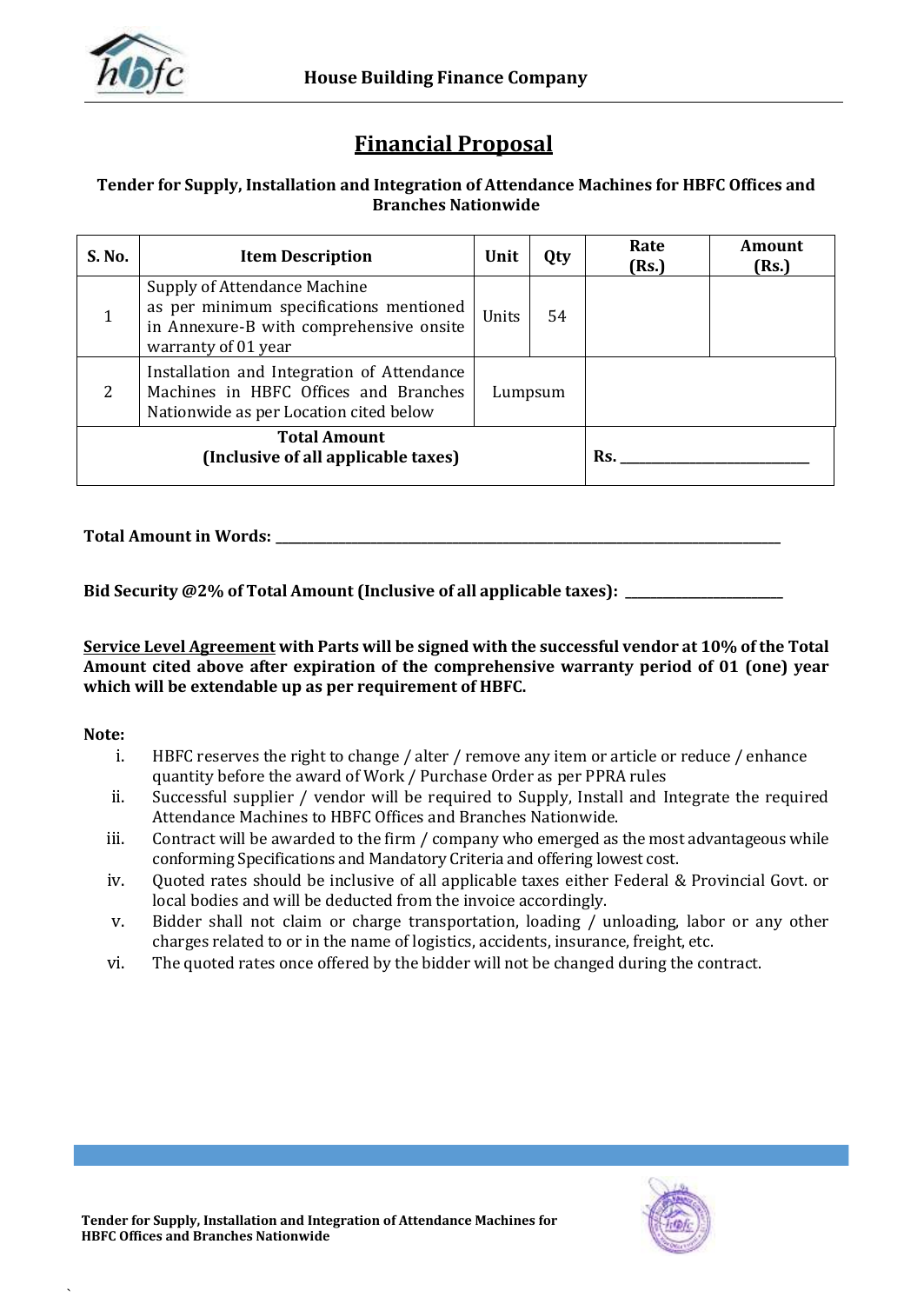

| S.No            | <b>Region</b>  | Area/Branch                      | Qty                          |
|-----------------|----------------|----------------------------------|------------------------------|
| 1               | Head Office    | Tower B, Tower C & For Executive | 3                            |
| $\overline{c}$  |                | Islamabad                        | $\mathbf{1}$                 |
| 3               |                | Rawalpindi                       | $\mathbf{1}$                 |
| $\overline{4}$  |                | <b>Jhelum</b>                    | $\mathbf{1}$                 |
| $\mathsf S$     |                | Mirpur (AK)                      | $\mathbf{1}$                 |
| 6               |                | Wah Cantt                        | $\mathbf{1}$                 |
| $\sqrt{ }$      |                | Attock                           | $\mathbf{1}$                 |
| $\overline{8}$  |                | Abbottabad                       | $\mathbf{1}$                 |
| $\overline{9}$  | Region-North   | Mansehra                         | $\mathbf{1}$                 |
| $10\,$          |                | Kohat                            | $\mathbf{1}$                 |
| 11              |                | Peshawar                         | $\mathbf{1}$                 |
| 12              |                | Mardan                           | $\mathbf{1}$                 |
| 13              |                | Swat                             | $\mathbf{1}$                 |
| 14              |                | Bannu                            | $\mathbf{1}$                 |
| 15              |                | D.I.Khan                         | $\mathbf{1}$                 |
| 16              |                | Chitral                          | 1                            |
| 17              |                | Gilgit                           | $\mathbf{1}$                 |
| 18              |                | Hunza                            | $\mathbf{1}$                 |
| 19              |                | Skardu                           | $\mathbf{1}$                 |
| 20              |                | Chauburji Lahore                 | $\mathbf{1}$                 |
| 21              |                | Defence Phase 3 Lahore           | $\mathbf{1}$                 |
| 22              |                | Johar Town Lahore                | $\mathbf{1}$                 |
| 23              |                | Kasur                            | $\mathbf{1}$                 |
| 24              |                | Shaikhupura                      | 1                            |
| 25              |                | Gujranwala                       | 1                            |
| 26              |                | Faisalabad                       | $\mathbf{1}$                 |
| 27              |                | Gujrat                           | $\mathbf{1}$                 |
| 28              |                | Jhang                            | $\mathbf{1}$<br>$\mathbf{1}$ |
| 29<br>30        | Region-Central | Sialkot<br>Sahiwal               | $\mathbf{1}$                 |
| 31              |                | Sargodha                         | $\mathbf{1}$                 |
| 32              |                | Multan                           | $\mathbf{1}$                 |
| $\overline{33}$ |                | R.Y. Khan                        | $\mathbf{1}$                 |
| $\overline{34}$ |                | Bahawalpur                       | 1                            |
| $\overline{35}$ |                | Muzaffargarh                     | $\mathbf{1}$                 |
| $\overline{36}$ |                | D. G. Khan                       | $\mathbf{1}$                 |
| 37              |                | Vehari                           | $\mathbf{1}$                 |
| 38              |                | Bahawalnagar                     | $\mathbf{1}$                 |
| 39              |                | Civic Centre Karachi             | $\mathbf{1}$                 |
| 40              |                | University Road Karachi          | $\mathbf{1}$                 |
| 41              |                | Hyderabad                        | $\mathbf{1}$                 |
| 42              |                | Mirpurkhas                       | 1                            |
| 43              |                | Tando Adam                       | $\mathbf{1}$                 |
| 44              |                | Nawabshah                        | $\mathbf{1}$                 |
| 45              |                | Thatta                           | $\mathbf{1}$                 |
| 46              |                | Gawadar                          | $\mathbf{1}$                 |
| 47              | Region-South   | Sukkur                           | $\mathbf{1}$                 |
| 48              |                | Khairpur                         | $\mathbf 1$                  |
| 49              |                | Larkana                          | $\mathbf{1}$                 |
| 50              |                | Shikarpur                        | $\mathbf{1}$                 |
| $\overline{51}$ |                | Dadu                             | $\mathbf{1}$                 |
| 52              |                | Quetta                           | $\mathbf{1}$                 |
|                 |                | <b>Total</b>                     | 54                           |

### **Location for Supply and Installation of Attendance Machines**



 $\ddot{\phantom{0}}$